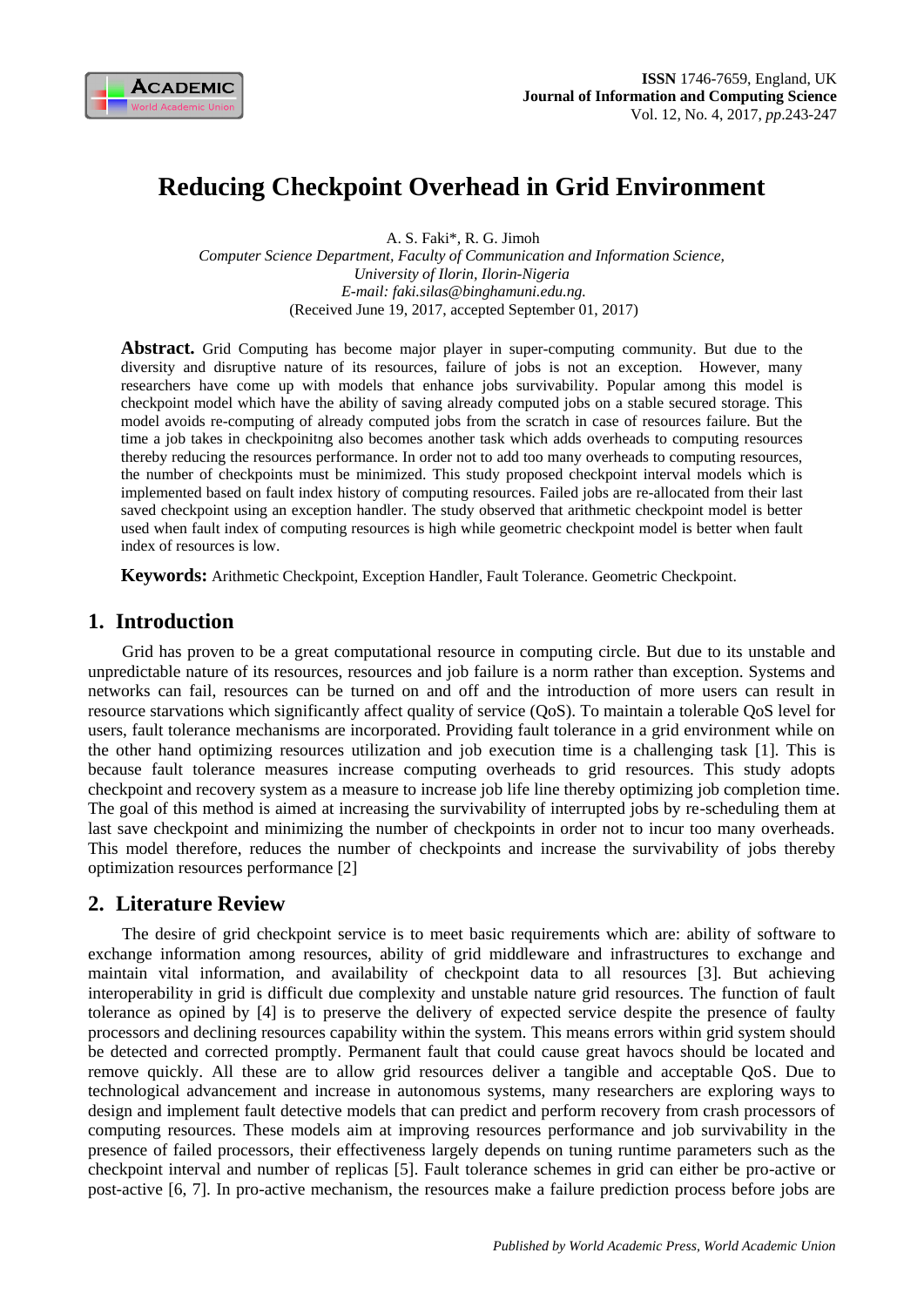scheduled with the hope that it will follow the prediction process. Whereas post-active mechanism handles the job failure after it has occurred. Most approaches applied to fault tolerance in grid environment are on post-active rather than the pro-active approaches [8].

According to [9], the most popular fault-tolerance model in use is checkpointing which involved periodic saving of snapshot of job progress on a stable storage device which can survive failures (hard disk). The information stored on the stable storage is called a checkpoint. Any time a processor or job crashes, the last saved checkpoint is used to restart the job or resource rather than from beginning. There exist varieties of checkpoint model but the popular ones could either be categorized as coordinated, uncoordinated and communication induced checkpointing [10].

The main advantage of checkpointing is that, it is a general technique which can be applied to any type of parallel applications. The time to take a snapshot or make a checkpoint is also a task or job which adds execution time overheads to a resource even when crashes have not occurred. This overhead is dependent on the frequency at which checkpoints are taken and in turn depends on the programmer or middleware designed.

To improve fault tolerance of grid system, [11] proposed hierarchical performance of checkpoint protocols grid computing which discussed protocols based on rollback recovery that was classified into two categories: checkpoint based rollback recovery and message logging protocols. However, the performance of protocols was observed to depend on the characteristics of the system, network and applications running. In situations where the computational intensity is low, the Algorithm Based on System checkpoint (ABSC) model is applicable. Meanwhile, if the computational intensity is high, Algorithm based on application Checkpoint (ABAC) model is more suitable though with production of slight overheads in fault free situations and very reliable in faulty situations [3]. Adaptive fault tolerant scheduling utilizes an adaptive number of job replicas according to the grid failure history. This technique composed of Adaptive Job Replication (AJR) and Backup Resource Selection (BRS) where AJR determines number of replicas according to selected resources.

To reduce checkpoint overheads, [12] proposed Optical Checkpoint Automation (OCA). The goal of this model is to make the most effective use of grid resources and also to improve throughput value in the mist of fault. This model focus on minimizing the effect of grid faults and reduces fault recovery time using optimal automation of checkpoint. To evaluate the performance of the model, fault index of resources were kept and analyzed and jobs were assigned to resources based on next sequence of pattern of failure. The failure patterns were predicted by using Hidden Markov Model (HMM) to assign checkpoint interval and also to provide automatic failure replica (context file of checkpoint) to the grid resource. The proposed OCA model provide a better performance as compare to adaptive algorithm though the model depends on previous history of computing resources which implies that checkpoint interval of new resources are unpredictable.

Checkpointing is the most common method to achieve fault tolerance. Though, there exist research issues on how improve its efficiency and overheads can be, [13] proposed a novel solution on how checkpoint can operate on parallel application in grid. The model allows checkpoint on applications at regions where there no inter-process communication thereby reducing the checkpoint overheads and checkpoint size. In [14], a novel technique to analyze the performance of checkpointing algorithms is proposed. The model was implemented in a suitable cloud environment with six service node with analysis made in terms of parallel jobs execution.

#### **3. Arithmetic and Geometric Checkpoint Model (Agcm)**

This model allows users submit jobs to the grid scheduler. Each submitted job is then assigned to a computing resource that matches the requirement by the scheduler as specified by user. As computing resources continue execution of job, statistics about each job and their resources are sent to the Grid Information Service (GIS) for storage. Resource capacity, checkpoint activities and current load are some of the information's that are stored in the GIS.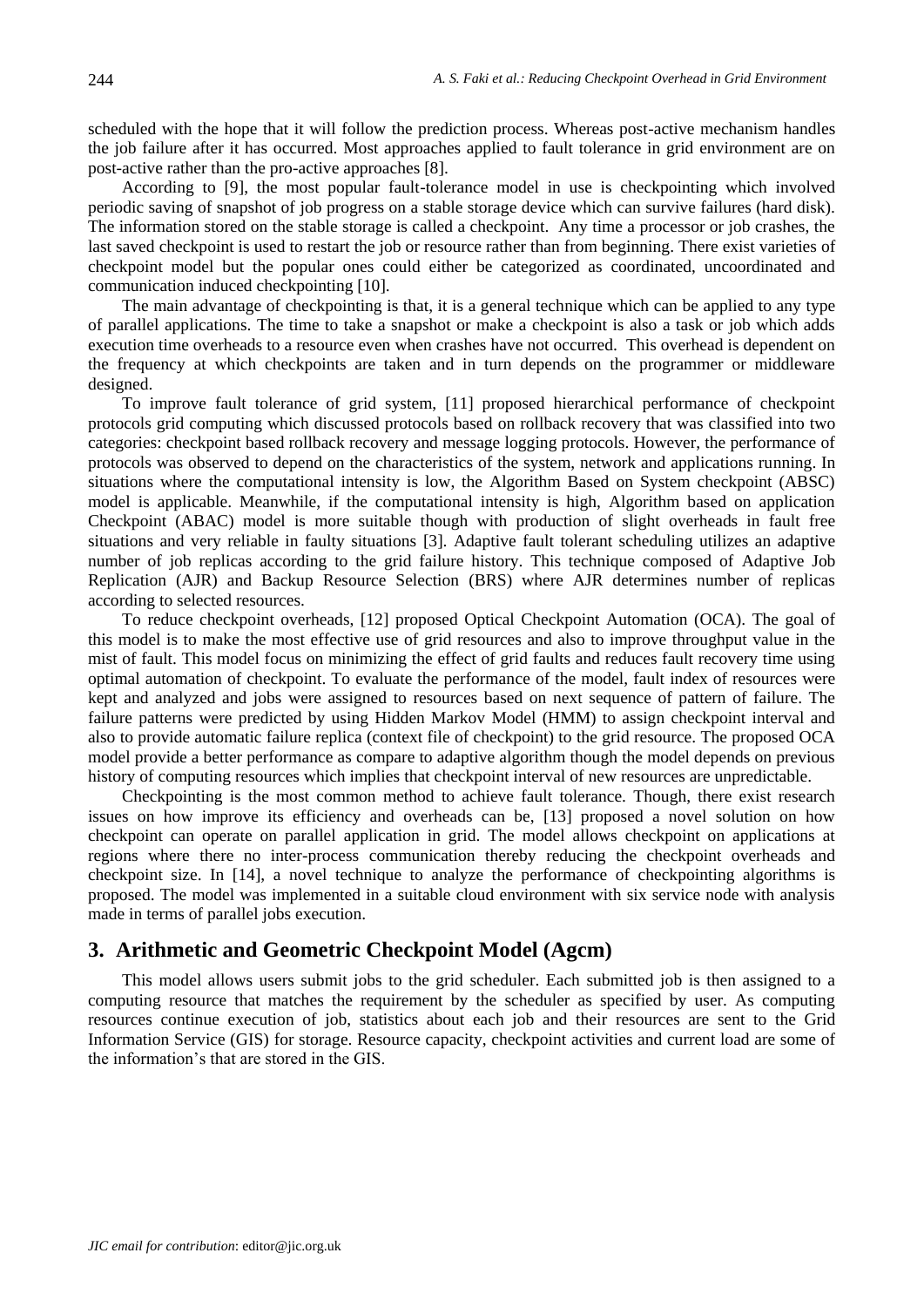

Fig-3.1: Model with Checkpoint and exception handler

Resources in grid environment are not of the same specifications. Specifications like processing speed, internal scheduling policy and load factor varies for resources to resources. In the same way, each job differs from other jobs by execution time, deadline, and so forth. Fault indexes here indicate the frequencies of failure of a particular resource. This fault indexes are stored in the GIS as performing history of every resources. The fault indexes are used by this model to determine how frequently a checkpoint is made on a resource. This is to make checkpoint in a most reasonable way bearing in mind that the time to make a checkpoint also adds to the execution time of computing resources. In other to make checkpoint at appropriate and economical time, checkpoint interval must be minimize. All computing resources with high fault index history use arithmetic model (eqn I) to set their checkpoint while those resources with low fault index uses geometric checkpoint model (eqn II) as shown in eqn I and II respectively.

$$
J_{\text{endT}} = J_{\text{start}} + (n - 1) Ci \tag{3.1}
$$

$$
J_{endT} = J_{startT} * Ci^{(n-1)}
$$
\n(3.2)

Where  $I_{\text{endT}}$  is the end time of execution of job j

 $\int_{\text{start}}$  is the start time of execution of job j,

 $n$  is the number of checkpoint of job j with the execution time,

Ci is the checkpoint interval at which checkpoint is to be set.

The last saved checkpoint  $(LScp)$  for any job as distributed to all computing resources can be recovered by the model in eqn 3.

$$
LScp = \sum_{i=1}^{n} J_{endT} \tag{3.3}
$$

This shows that module(s) of a job can be recovered form one or more computing resources at the time of crashes or processor failure.

Recovery and reassigning of failed jobs to new computing resources is achieved by an exception handler.

**Exception Handler Algorithm:**

Step 1: Start

Step 2: if every processor  $P_i$  is recovering from failure

Checkpoint is last storage saved massage for processor P<sup>i</sup>

Step 3: for  $k = 1$  to N (N is the number of processor holding the same jobs)

Do

For every processor p<sup>j</sup> that holds the same job

Step 4: invoke exception handler

Step 5: Stop

## **4. Checkpoint Model Simulation**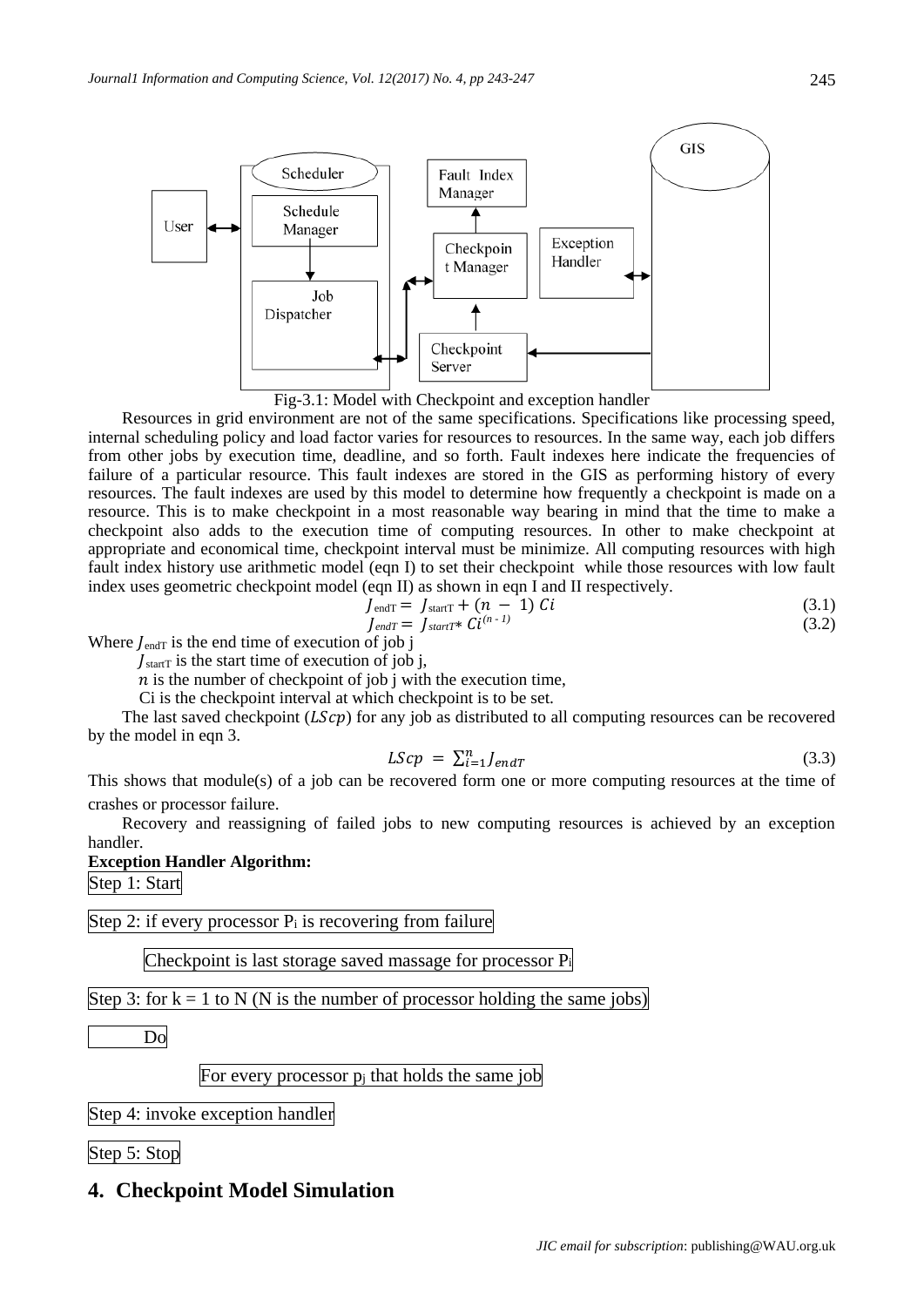A submitted job has an estimated start and end time with a checkpoint set a fixed interval in between them. To test the performance of checkpoint overhead in the system, the study simulates checkpoints based on our proposed model. Chosen any of the proposed models is based on fault index of a computing resource. The performances of the two models are shown in figure 1. From the simulation, job start time at first minute, and checkpoint interval is set every two minutes, eight checkpoints were taken for each model.



Fig-4.1:- Graph of checkpoint interval vs. time of execution

It can be seen that though, same numbers of checkpoints were set, execution time of jobs differs as checkpoint progresses. At  $4<sup>th</sup>$  checkpoint, model I (eqn I) has done 6 minutes while model II (eqn 2) has done 8 minutes of execution. At 6<sup>th</sup> checkpoint, model I (eqn I) has executed for 10 minutes while model II (eqn 2) has executed for 32 minutes.

It can be observes that both models exhibit close related behavior up to the fourth checkpoint interval, the execution time and the number of checkpoint made is almost the same. Though, the numbers of checkpoints made are the same, the time used in execution of the job varies. Model II (eqn 2) execution time is more than model I (eqn I). The  $8<sup>th</sup>$  checkpoint was when job has executed for 14 minutes for model I (eqn I ) and 128 minutes for model II (eqn 2). This implies that Model I will make more checkpoint than model II thereby incurring more checkpoint overhead. In terms of recovery, model II will do more re-computing of failed job because the checkpoints are far apart in the terms of time. Conclusively, model I is more suitable for computing resources that have high fault index (mission critical jobs) and computing resources with poor uptime. Meanwhile Model II is suitable for computing resources with more up time and less processor crashes.

The model recovery uses exception handler which is done from last checkpoint saved on stable storage. The exception handling model handles fault and reallocate jobs automatically to other resources without jobs beginning from the scratch because jobs start from the last served checkpoint. The exception handler seamlessly relocates jobs to the scheduler making it less costly and incurring little overhead in job.

#### **5. Conclusion**

In order to minimize checkpoint overheads incur by resources, the study proposed two models. One was arithmetic (model I) and the other geometric (model II). Based on computing resource history, a geometric checkpoint is good for a resource that has a good uptime time with less withdrawer and crashes while arithmetic checkpoint is good for a mission critical job or resources that is known to have a high faulty index. Exception handler was use to re-assigned jobs that were unable to finishes due to processor crashes to new computing resources that meet their requirement. Being a simple design, exception handler incurs little over heads and recovers jobs in a seamless manner.

#### **6. References**

- [1] M. Nakkeeran. A survey on task checkpointing and replication based fault tolerance in grid computing. *International Research Journal of Engineering and Technology (IRJET)*, 3(9), 832-838, 2015.
- [2] Y. Li, and M. Msacagni. Improving performance via computational replica on a large scale computational grid. Proceedings of third International Symposium on Cluster Computing and the Grid, Tokyo-Japan, 2003.